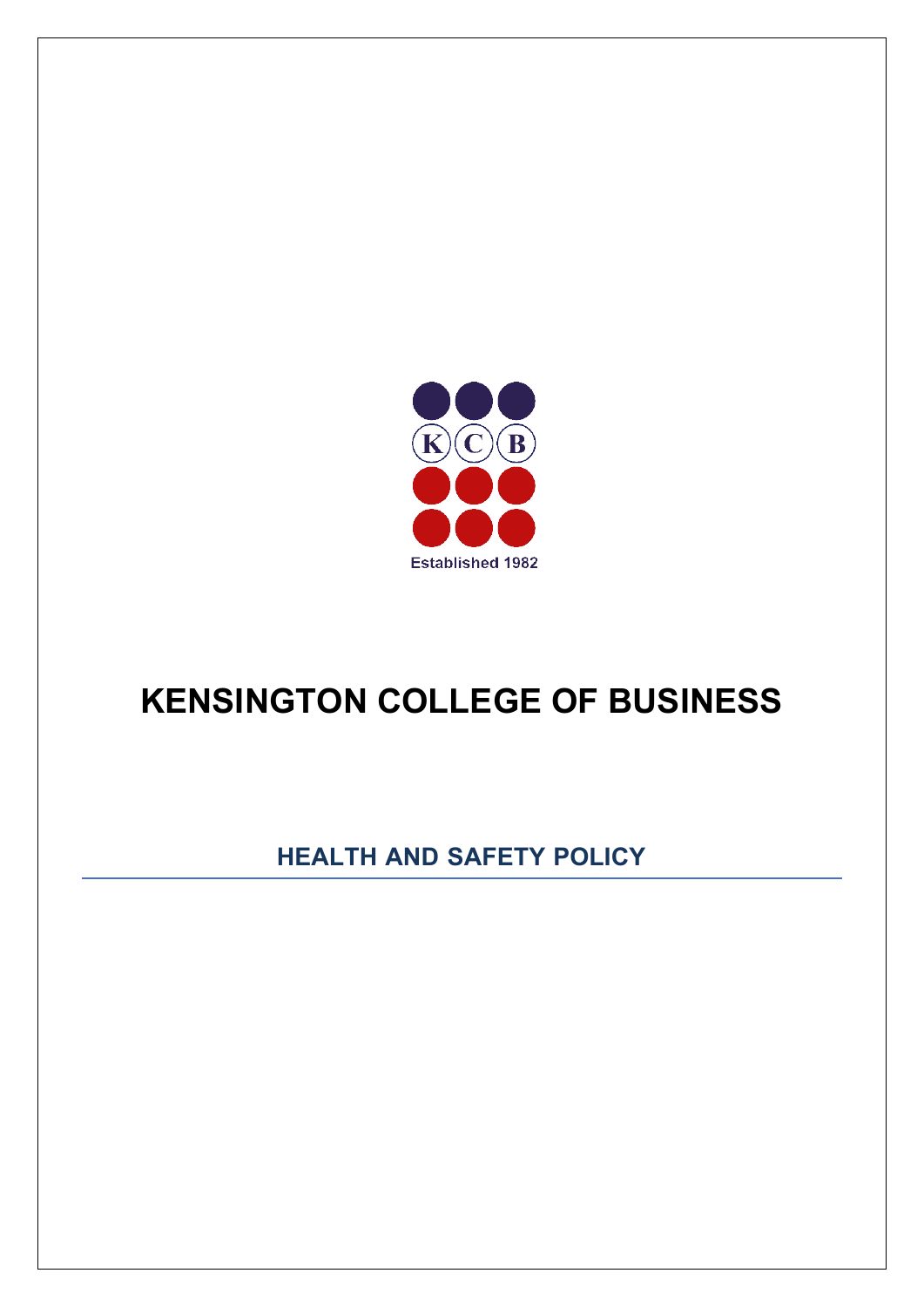### **Table of Contents**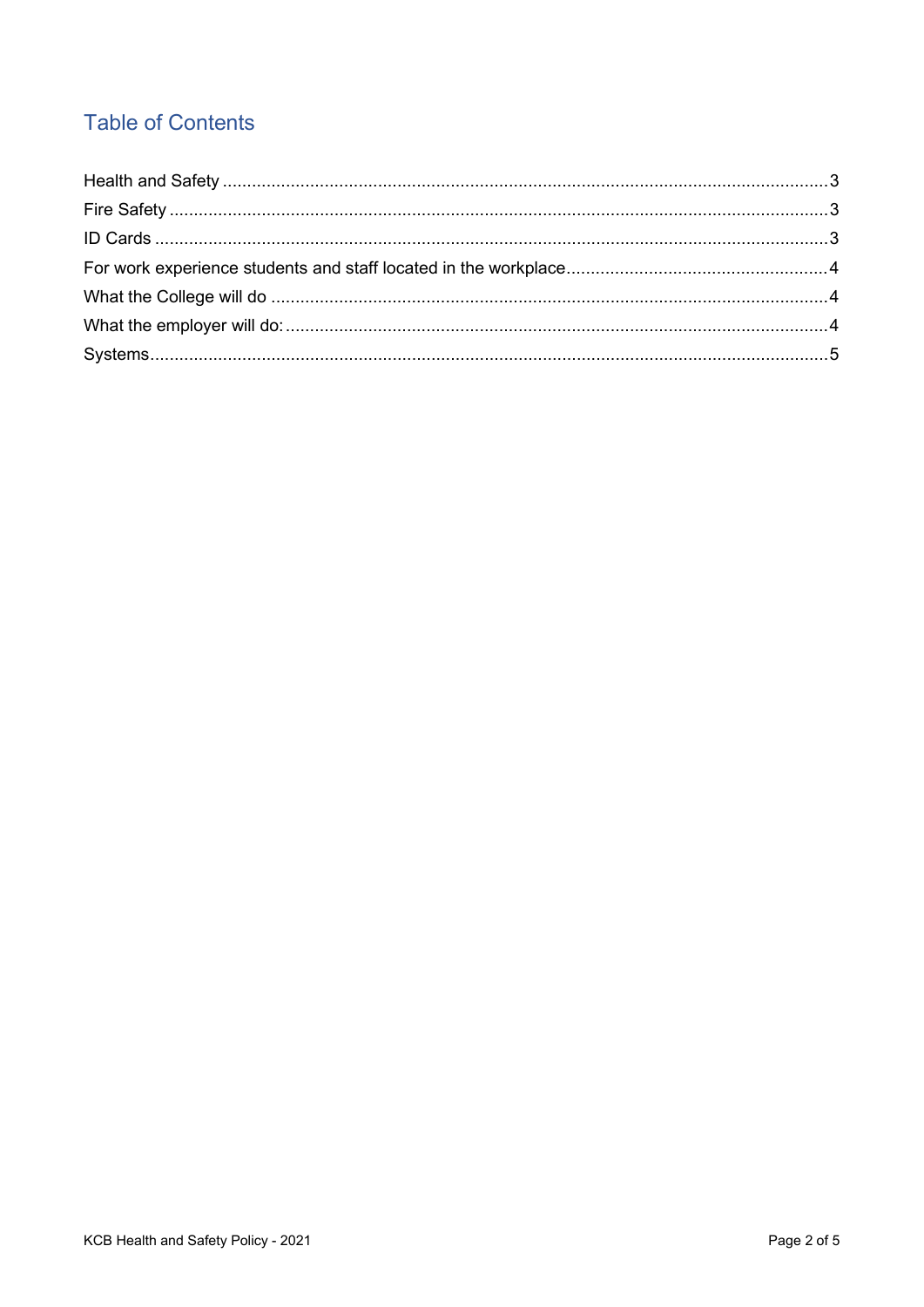#### <span id="page-2-0"></span>**Health and Safety**

1. For students and staff located at 28 Portland Place, London W1B 1LY

The College maintains a policy of promotion of Health and Safety in compliance with the Health and Safety at Work Act 1974 and subsequent related legislation and commits to providing a safe environment for staff, students and visitors.

The College has a consultancy contract with Citation Professional Solutions to ensure compliance with all Health and Safety requirements, which includes a check of the College every six months.

By use of notices and regular meetings, the management will ensure that all employees of the College are aware of their collective responsibility to contribute to matters of health and safety, helping to ensure that any potential problems or concerns are duly reported.

All employees of the College are also required to assist in the provision of information, instruction and basic supervision of students in the maintenance of a safe environment.

Accidents and near misses are recorded in the accident book.

#### <span id="page-2-1"></span>**Fire Safety**

The College has trained fire marshals within the staffing structure and runs regular firesafety drills.

The College uses biometric systems, registers and a visitor's book to check that the building is evacuated.

The College is inspected for fire safety, including the maintenance of emergency exit lights, the alarm and fire marshals.

The College has Employers Public Liability insurance to cover students, employees and visitors on site.

#### <span id="page-2-2"></span>**ID Cards**

Kensington College of Business will provide staff, students, visitors and external speakers with ID cards that must be carried and displayed at all times whilst on the College campus. The purpose of the policy is to ensure the security and safety of all persons whilst on the College campus.

The Student ID Card services the following purposes:

- Personal identification of students whilst on the College campus
- Biometric log in at the College ground floor entrance
- Display of ID cards during formal examinations. Students who do not have a valid ID card may not be allowed to take their formal examinations.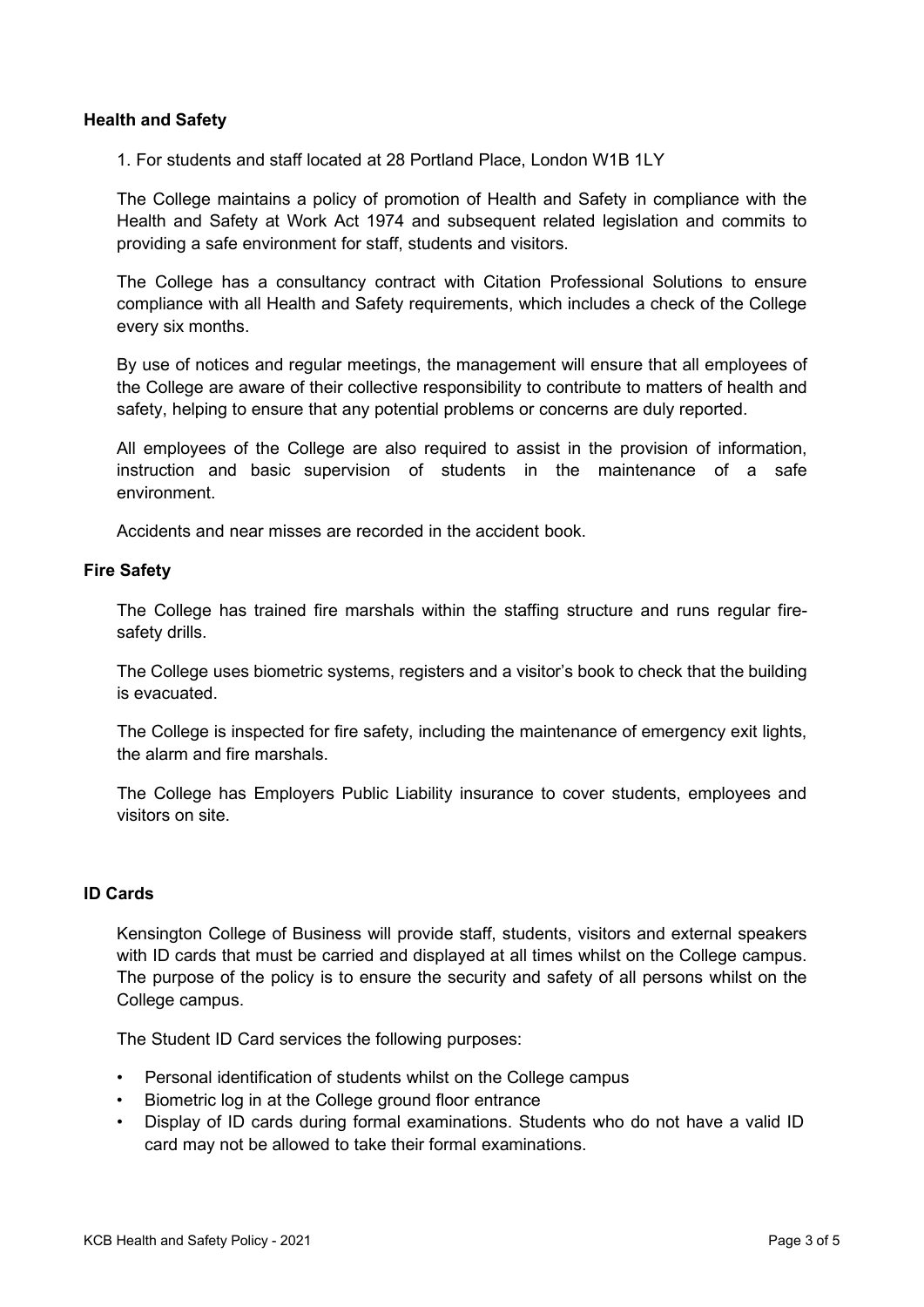The College provides all new students with an ID card free of charge, and are normally issued on the first day of arrival as a student. Students will have their photographs taken for an ID card.

In the event where a card is misplaced or lost an administrative fee of  $£10.00$  will be charged for a replacement card at the time of issue. Re-placement charges are non-refundable.

If an ID card has been stolen students must provide a crime number, and no charge will be levied for a replacement card.

If an ID card has been damaged no charge will be levied if the damaged card is submitted. Where a card is broken all pieces of the card must be presented.

Kensington College of Business ID cards are issued to specific students and are therefore not transferable.

Kensington College of Business ID cards will be deactivated once a student's programme/ course is completed or the student's relationship with the College ceases. Students ID cards remain the property of Kensington College of Business.

All lost or stolen cards must be reports to a Student Administrator or the College Compliance Office.

#### <span id="page-3-0"></span>**For work experience students and staff located in the workplace**

#### <span id="page-3-1"></span>**What the College will do:**

- Use experienced, qualified staff to verify that the workplace can provide a healthy, safe and supportive work environment;
- Provide support to enable students and staff to access suitable health and safety Advice;
- Monitor health and safety practices throughout the student's work experience;
- Provide health and safety training for students to raise their awareness;
- Check students understand health and safety risk awareness;
- Investigate any accidents involving students on work experience, assist with reporting under(Reporting of Injuries, Diseases and Dangerous Occurrences Regulations) RIDDOR and help agree preventative action;
- Ensure that our staff are up-to-date with health and safety legislation and industry Expectations;

#### <span id="page-3-2"></span>**What the employer will do:**

- Ensure the health, safety and welfare of students on work experience and bring your policy statement to their attention
- Comply with all current health and safety legislation
- Inform the students about who is responsible for health and safety matters within the company
- Provide initial and ongoing health and safety training in the workplace for students whilst providing necessary protective clothing or equipment (free of charge to the students)
- Report immediately any accidents, near misses or incidents involving your student(s)